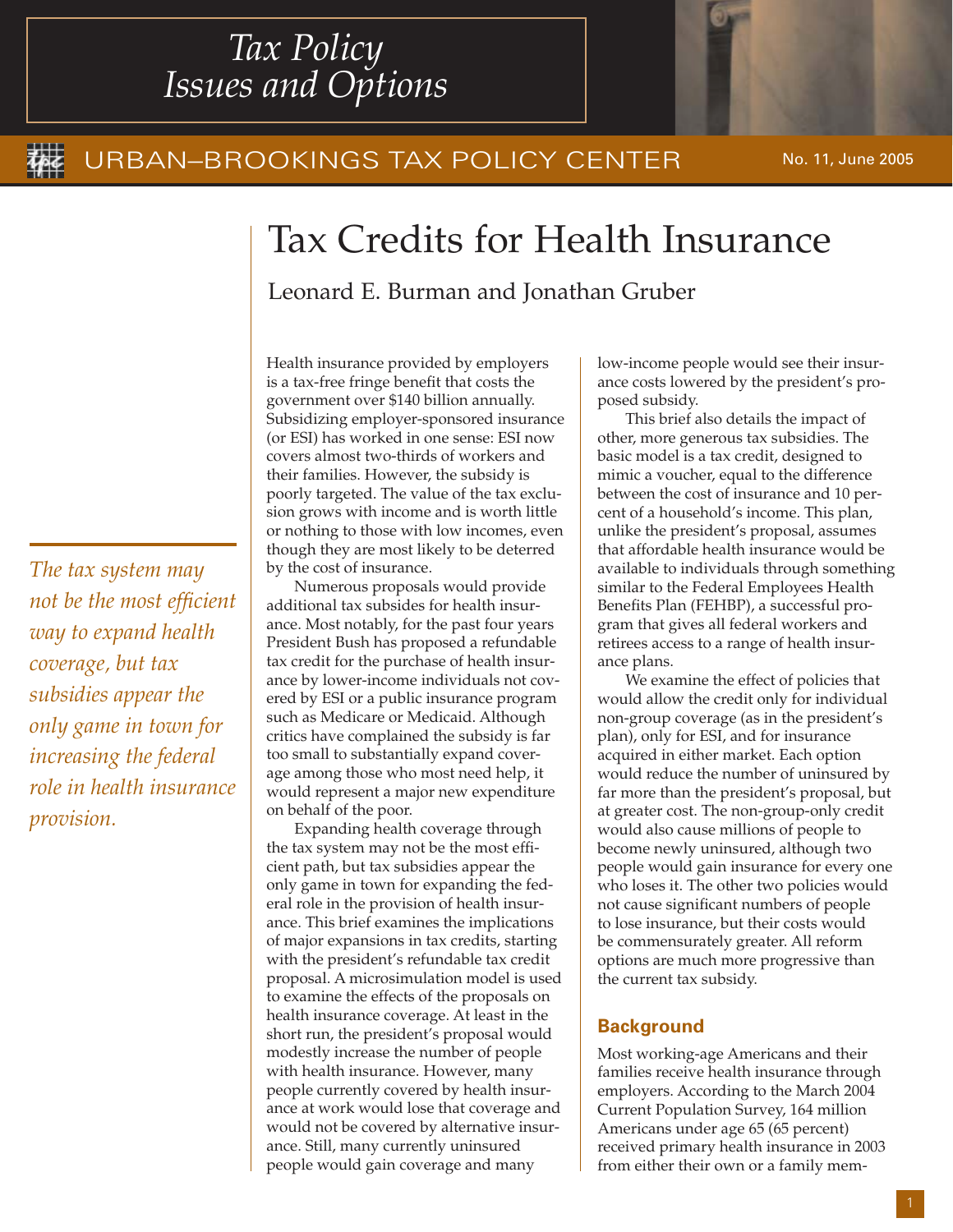



*Source:* Urban Institute estimates based on data from the March 2004 Current Population Survey. *Note:* "Other public" includes Indian Health Service, CHAM-PUS, CHAMPVA, and any government-sponsored military health insurance plan.

ber's employer (figure 1). Of the 35 percent without ESI, about half were uninsured and most of the rest were enrolled in a public health plan. Only 4 percent were covered by private non-group insurance.

The probability of having insurance coverage increases with age, income, and firm size. Only 10 percent of workers between ages 50 and 64 were uninsured in 2003, but nearly 28 percent of workers between ages 18 and 29 lacked health insurance coverage. Workers in poor households are much less likely to have insurance coverage than those in households with modest or higher incomes. Almost half of poor workers (workers in families with incomes below the federal poverty level) and about 40 percent of near-poor workers (workers in families with incomes up to twice the federal poverty level) lacked insurance in 2003. In contrast, only 22 percent of workers with incomes between two and three times the federal poverty level and 7 percent of those with incomes greater than three times the federal poverty level were uninsured.

Small firms are much less likely to offer health insurance than large firms. In 2003, less than 32 percent of workers at firms with fewer than 10 employees were covered through their own employer. Another 24 percent were covered by a spouse's ESI, but 31 percent were uninsured. In contrast, 72 percent of workers at firms with more than 1,000 employees were enrolled in a health insurance plan sponsored by their employer, while 10 percent remained uninsured.

There are also significant differences between adults and children: children are much more likely to be insured. While 20 percent of adults lack insurance, less than 12 percent of children do. This pattern holds across income levels. Poor children are about half as likely to be uninsured as poor adults (23 percent versus 45 percent). There are several factors behind this dichotomy. Families without children do not generally qualify for Medicaid. Also, the supplemental State Children's Health Insurance Program (SCHIP) covers some children ineligible for Medicaid.

As a tax subsidy, ESI overwhelmingly favors middle- and upper-income households. Families in the lowest-income group received an average tax subsidy (including both income and payroll taxes) worth 9 percent of their premiums in 1998, compared with a subsidy of 33 percent of premiums for the highest-income group.<sup>1</sup> Consequently, while high-income families on average receive ESI worth three times as much as that received by low-income families, it only costs 2.3 times as much after tax savings are considered.

The bottom line is that the tax subsidy is not at all targeted to those who most need help paying for health insurance. Health insurance premiums took up 40 percent of income for the poorest households in 1998, but the subsidy rate among these households was less than 10 percent. Households with incomes over \$200,000 received subsidies equal to 33 percent of premiums even though premiums took up only 3 percent of their income without a subsidy.

#### **Tax Credit Simulations**

One response to the shortcomings and inequalities of the current system is to provide refundable tax credits to help low-income households acquire health insurance, either at work or in the private non-group market. Because the credits would be refundable, they would be tantamount to a voucher based on income.2 The credits could be limited to purchases in the individual non-group market, as under the president's proposal, to insurance sponsored by employers, or to both. The most expansive credits would increase coverage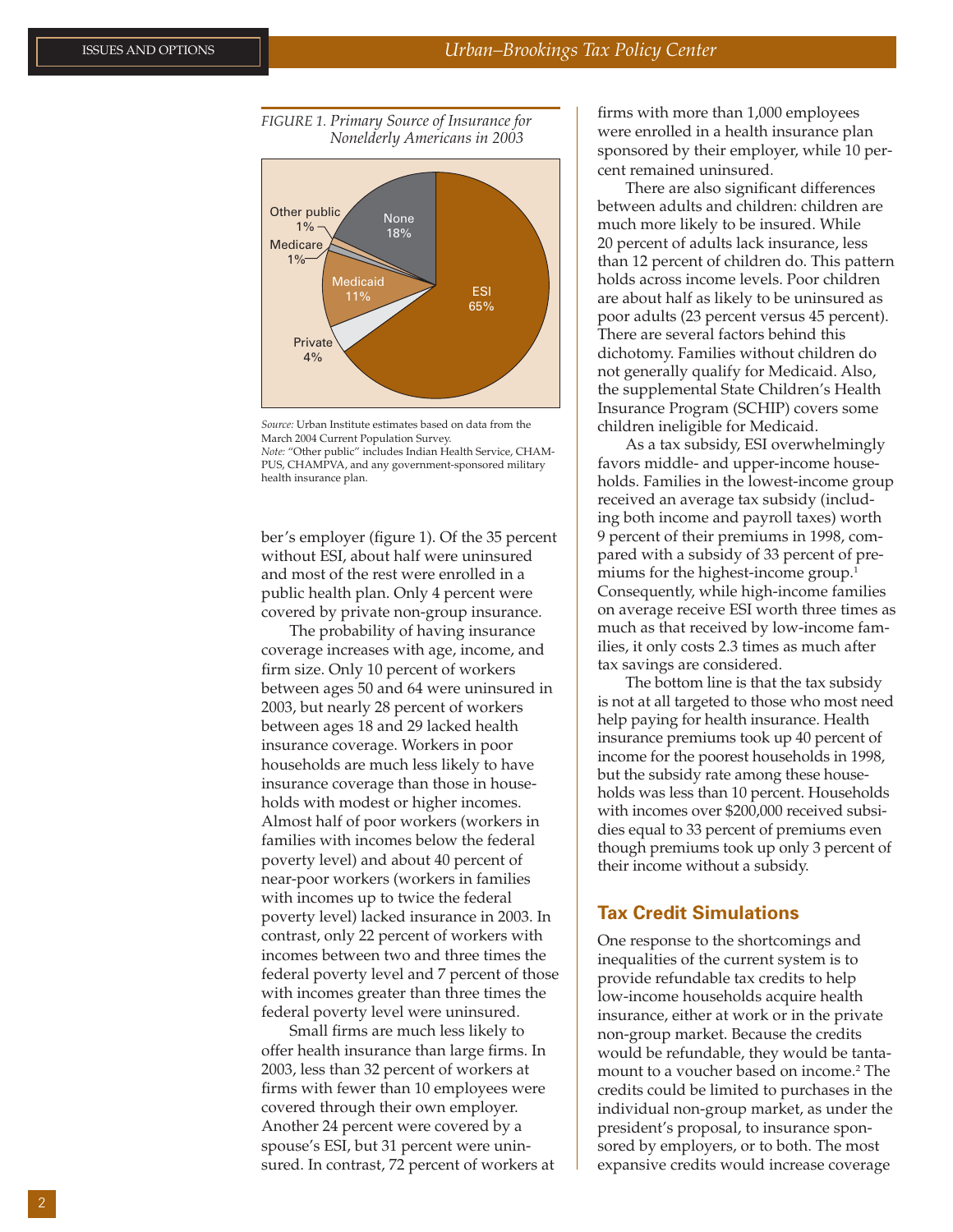the most and cause the fewest disruptions, but would also be most costly to implement.

We consider four policy options. The first option is President Bush's proposal to allow a credit of \$1,000 per covered adult and \$500 per covered child (up to two children) for a maximum family credit of \$3,000. The credit rate phases out at certain income levels: between \$15,000 and \$30,000 for singles, \$25,000 and \$40,000 for single parents, and \$25,000 and \$60,000 for joint filers. In principle, the taxpayer could elect to take the credit in advance based on prior-year income, producing a kind of voucher that could be transferred to an insurer, although the exact mechanism to accomplish this is unclear. A taxpayer who participates in an employer's health insurance plan or in a public insurance plan would be ineligible for the credit.

The other three options are more generous credits to individuals and families covered by ESI, those covered by nongroup insurance, or both groups. These options assume a refundable tax credit equal to the difference between the cost of modest health insurance coverage and 10 percent of income. We assume that individuals use the credit to buy health insurance from an FEHBP-like pool, and we assume the cost of the policy is the same as the FEHBP Blue Cross option (the most popular option among federal employees), which is \$3,951 for singles and \$9,255 for families in 2004. For purposes of simulation, we assume eligibility is based on the current year's income, although it could be structured the same as the president's plan (i.e., with an option to base eligibility for a transferable credit on the prior year's income).

#### *Bush Credit*

As table 1 shows, the credit proposed by President Bush in his FY 2006 budget proposal is much less expensive than any other policies examined. Only 3.12 million uninsured people take up the credit, but a large portion of those who take up the credit were previously uninsured.

However, many employers choose to drop coverage because the credit favors non-group insurance over ESI. Almost 3.4 million individuals lose ESI. Most of these people switch to non-group insurance, but 1.3 million previously insured people become uninsured as a result of this policy. On balance, 1.8 million people gain health insurance.

Note that these estimates are based on a number of assumptions about economic behavior. Altering those assumptions could result in qualitatively important changes. For example, under different assumptions, more employers could drop coverage or individuals could face much higher premiums in the non-group market, in which case President Bush's proposal could actually increase the number of people without insurance.

The expenditures on the Bush plan are modest compared with the other options. The total federal cost is \$4.9 billion, representing additional federal spending of \$2,654 per newly insured person. The states actually save money because 300,000 fewer people are covered by public insurance. We estimate that the federal and state governments together save an average \$2,300 per person who leaves public insurance. Overall, states save \$425 million under this option.

Nonetheless, the federal government would spend more than two dollars for every dollar of insurance value provided under this option because the newly insured tend to be younger and healthier than the population at large and those losing employer coverage tend to be less healthy than average. The average age of the newly insured under this plan is 24.9 years old, and only 2.1 percent are in fair or poor health, while 40.2 percent are in excellent health. By comparison, the average age of all uninsured persons is 30 years old, 9 percent of whom are in fair or poor health, and 29 percent of whom are in excellent health.

As a result, the average health cost is only \$1,431 for the newly insured. Thus, on balance, total spending equals \$2.23 per dollar of insurance provided. Put differently, the excess spending—over and above the incremental health cost of the insured population—is \$1.23 per dollar of coverage provided.

By design, subsidy dollars are targeted at lower-income individuals; 69 percent of subsidy dollars go to those with incomes below 200 percent of the poverty level. As a result, lower-income individuals experience the largest declines in uninsurance

*The expenditures on the Bush plan are modest compared with the other options.*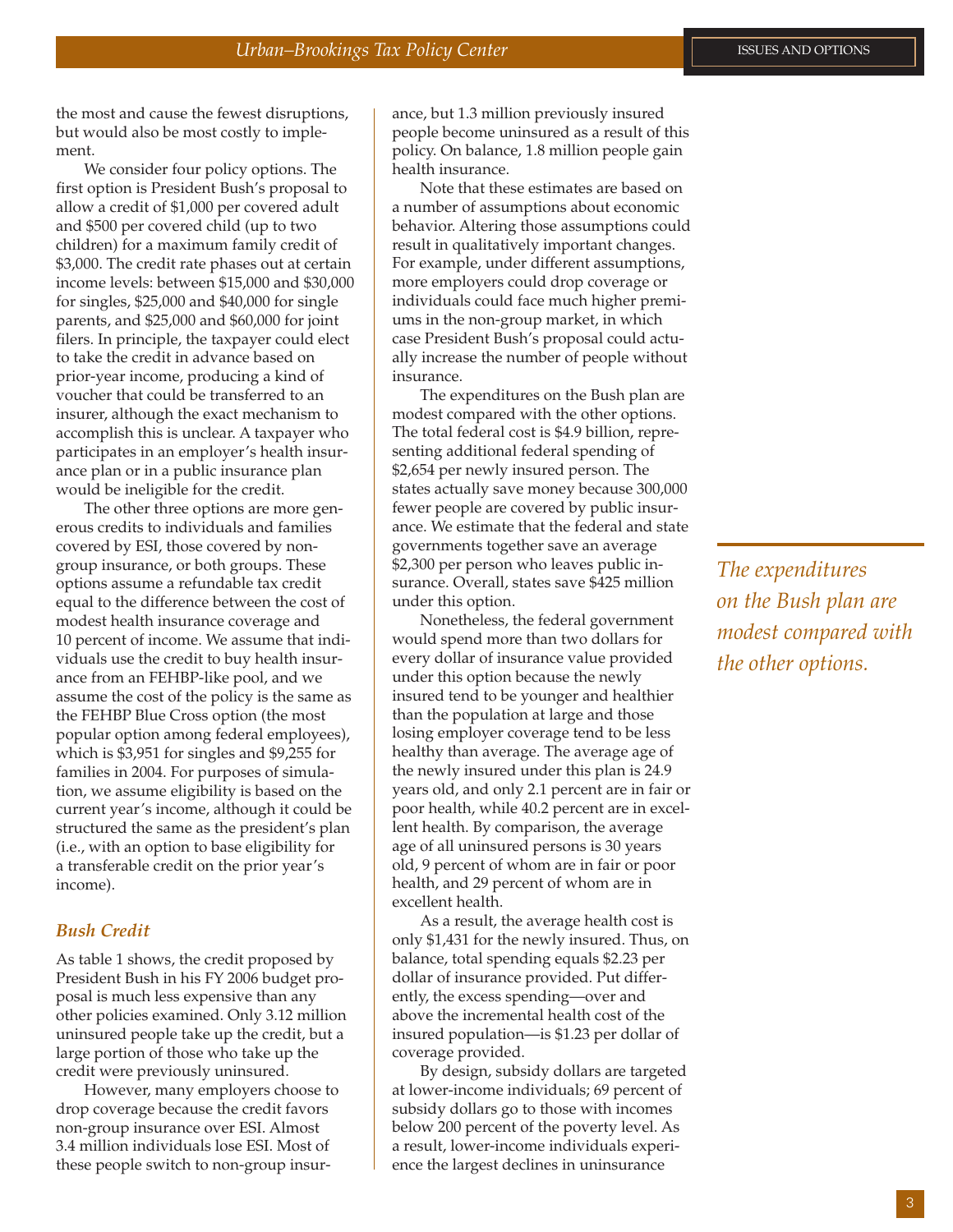#### *TABLE 1. Simulation Results for Illustrative Health Insurance Tax Credits, 2004*

| <b>Policy</b>                                               | <b>Bush</b><br>credit | <b>Employer</b><br>credit | Non-group<br>credit | <b>Employer and</b><br>non-group<br>credits |
|-------------------------------------------------------------|-----------------------|---------------------------|---------------------|---------------------------------------------|
| <b>Changes in population (millions of persons)</b>          |                       |                           |                     |                                             |
| Newly insured                                               | 3.12                  | 9.69                      | 10.46               | 14.19                                       |
| as percentage of all credit recipients                      | 30.3                  | 6.1                       | 39.4                | 8.6                                         |
| Newly uninsured                                             | 1.29                  | 0.0                       | 4.87                | 0.30                                        |
| Net decrease in uninsured                                   | 1.83                  | 9.69                      | 5.58                | 13.9                                        |
| Net change in employer-insured                              | $-3.36$               | 15.09                     | $-14.11$            | 3.55                                        |
| Net change in non-group-insured                             | 5.5                   | $-2.65$                   | 20.38               | 12.96                                       |
| Net change in publicly insured                              | $-0.31$               | $-2.74$                   | $-0.69$             | $-2.61$                                     |
| <b>Costs (\$2004)</b>                                       |                       |                           |                     |                                             |
| Federal cost per year (millions)                            | 4,865                 | 141,057                   | 39,669              | 155,429                                     |
| Change in state spending (millions)                         | $-425$                | $-2,288$                  | $-1,440$            | $-2,692$                                    |
| Federal cost per newly insured                              | 2,654                 | 14,558                    | 7,106               | 11,186                                      |
| <b>Targeting</b>                                            |                       |                           |                     |                                             |
| Average age of newly insured (years)                        | 24.9                  | 29.7                      | 26.3                | 27.4                                        |
| Percentage of newly insured in fair or poor health          | 2.1                   | 8.2                       | 2.9                 | 4.7                                         |
| Average cost of newly insured (\$)                          | 1,431                 | 1,984                     | 1,549               | 1,694                                       |
| Spending per dollar of insurance provided (\$)              | 2.23                  | 7.22                      | 5.74                | 6.50                                        |
| Distribution of subsidy dollars (%)                         |                       |                           |                     |                                             |
| To those with incomes below poverty level                   | 24                    | 11                        | 22                  | 13                                          |
| To those with incomes 100-200% of poverty level             | 45                    | 27                        | 37                  | 28                                          |
| To those with incomes 200–300% of poverty level             | 23                    | 27                        | 24                  | 27                                          |
| To those with incomes 300–400% of poverty level             | 6                     | 18                        | 10                  | 17                                          |
| To those with incomes $400 + %$ of poverty level            | 2                     | 16                        | 6                   | 15                                          |
| Change in employer-insured population (millions of persons) |                       |                           |                     |                                             |
| Among those with incomes below poverty level                | $-0.29$               | 3.06                      | $-0.89$             | 1.17                                        |
| Among those with incomes 100-200% of poverty level          | $-0.88$               | 4.57                      | $-3.02$             | 1.24                                        |
| Among those with incomes 200-300% of poverty level          | $-0.91$               | 2.90                      | $-3.46$             | 0.36                                        |
| Among those with incomes 300-400% of poverty level          | $-0.56$               | 1.81                      | $-2.57$             | 0.20                                        |
| Among those with incomes 400+% of poverty level             | $-0.71$               | 2.74                      | $-4.17$             | 0.58                                        |
| <b>Change in uninsured population (millions of persons)</b> |                       |                           |                     |                                             |
| Among those with incomes below poverty level                | $-0.73$               | $-2.00$                   | $-2.58$             | $-3.44$                                     |
| Among those with incomes 100-200% of poverty level          | $-1.29$               | $-3.17$                   | $-3.62$             | $-5.24$                                     |
| Among those with incomes 200-300% of poverty level          | $-0.35$               | $-1.92$                   | $-1.41$             | $-3.02$                                     |
| Among those with incomes 300-400% of poverty level          | 0.11                  | $-1.15$                   | 0.10                | $-1.31$                                     |
| Among those with incomes 400+% of poverty level             | 0.43                  | $-1.44$                   | 1.93                | $-0.89$                                     |

*Source:* Authors' calculations.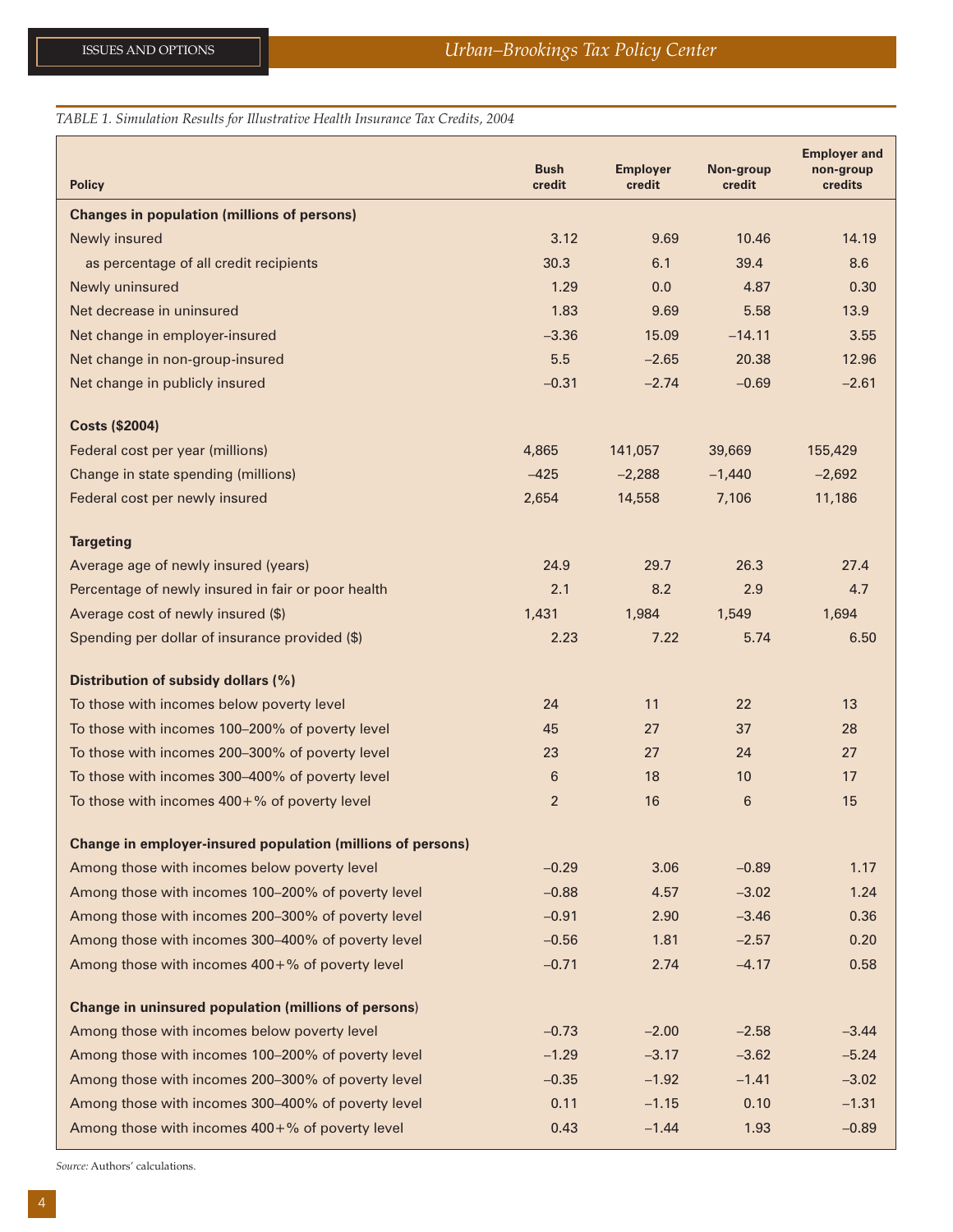rates. In contrast, the number of people with incomes above three times the poverty level who lack health insurance increases on average. This occurs because their employers drop coverage and they are ineligible for the health insurance credits, so their cost of insurance increases substantially.

The president's proposal would significantly reduce the number of people covered by employer-sponsored insurance. More than 8 percent of those currently covered by ESI, or 3.36 million people, would no longer be covered by employmentbased health insurance. Of those losing employer coverage, 1.84 million purchase non-group coverage and 0.23 million become covered by Medicaid. Another 1.29 million become uninsured—1.13 million because their employers drop coverage and 0.16 million because the employer contributions toward health insurance premiums are reduced.

#### *Employer Credit*

The employer credit would cover many more people, but at much greater cost. About 9.7 million uninsured persons would gain coverage under this proposal. But those who already have insurance will claim most of the credits: only about 6 percent of those who take up the credit were previously uninsured, while 94 percent already had insurance—mostly ESI. The employer credit is a windfall for them.

According to the simulations, nobody loses insurance because of this policy. Qualifying individuals who start with ESI have an even stronger incentive to participate in their employers' plans after the credit is enacted, so no employers drop coverage and many are induced to offer it for the first time. Individuals with nongroup coverage have no incentive to drop their coverage unless they can find an employer that offers insurance. About 2.7 million individuals with non-group coverage acquire ESI; another 2.7 million with public insurance switch to ESI. On balance, 15.1 million people get ESI who did not have it before, but more than 5 million simply switch from other insurance coverage.

The employer credit costs the federal government \$141 billion a year. With just under 10 million people gaining insurance coverage, this implies that the policy costs

the federal government \$14,558 per person gaining coverage. This policy is the least cost-effective but also the least disruptive.

As with the president's proposal, people gaining coverage under this proposal tend to be slightly younger and healthier than average. The average age of the uninsured person who gains insurance is 29.7 years old; 8.2 percent are in fair or poor health and 30 percent are in excellent health. The average cost for those gaining insurance through the employer credit is \$1,984, about \$100 less than the average cost of insuring all uninsured people.

The government spends \$7.22 per dollar of insurance value provided. Roughly speaking, the extra spending associated with this approach to providing insurance is \$6.22. This large cost arises from the fact that most of the dollars spent on this policy are going to those who are already insured.

This subsidy is not well targeted by income either. Only 11 percent of subsidy dollars go to those with incomes below the poverty level, less than half the share under the president's plan. In contrast, 45 percent goes to those with incomes two to four times the poverty level, and 16 percent to those with incomes over 400 percent of the poverty level. Relative to other policies, this distribution represents a large portion of subsidy dollars that go to upperincome individuals, primarily to those already employer-insured who take advantage of the credit.

Nonetheless, the employer credit would significantly expand coverage for lower-income people. More than 3 million people below the poverty level gain employer-sponsored insurance, and another 4.57 million with incomes between one and two times the poverty level gain ESI. At the same time, many higher-income people gain coverage—2.74 million people above 400 percent of the poverty level gain employer insurance, in part due to the considerable size of the pool of higher-income people who could gain from the credit.<sup>3</sup>

Reductions in the number of uninsured occur across all income levels. These reductions are somewhat concentrated in the lower income categories, with 2 million people below the poverty level and 3.17 million people between 100 and 200 percent of the poverty level

*The employer credit would cover many more people, but at much greater cost.*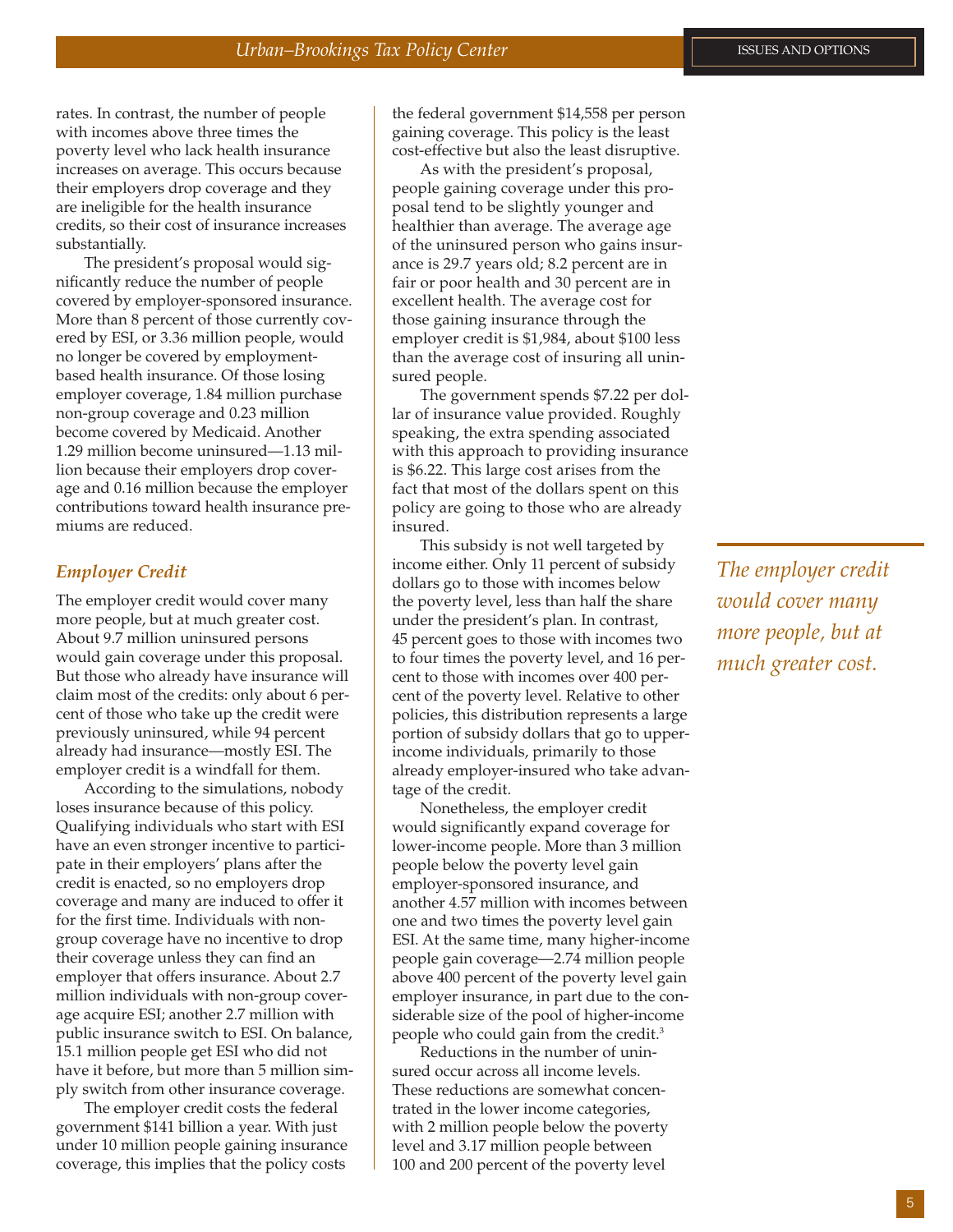*The newly insured under the non-group credit are on average younger and healthier than those who would be newly insured under the employer credit.*

gaining insurance. However, a significant number of higher-income people also gain coverage.

#### *Non-group Credit*

A generous non-group credit can greatly expand coverage, but with significant disruptions. Several differences from the employer credit are immediately apparent. Although a similar number of uninsured individuals take advantage of the credit, this number represents 39 percent of those who take it up. Unlike the employer credit, almost half as many people lose insurance coverage as gain it under this option. About 10.46 million previously uninsured people gain non-group coverage, but 4.87 million who had employer coverage become uninsured. Although the magnitude of this response may seem large in response to a fairly small credit, remember that this drop comes off a very large base of more than 160 million employer-insured workers. Other responses are a large increase of 20.38 million non-group insured, and corresponding decreases of 14.11 million employer-insured and 0.69 million publicly insured.

The most striking difference between the two credits is the cost. The non-group credit costs more than \$100 billion less than the employer credit. Moreover, the cost per newly insured individual is considerably lower—\$7,106. This increase in costeffectiveness is driven by spending geared much more effectively toward the uninsured.

The newly insured under the nongroup credit are on average younger and healthier than those who would be newly insured under the employer credit, with an average age of 26.3 years old and only 2.9 percent in fair or poor health. This is reflected in the average cost of each newly insured person, \$1,549, and the spending per dollar of insurance provided, \$5.74. The partial subsidy to non-group insurance considered here is much more attractive to healthy individuals for whom the subsidy equals a large portion of non-group insurance premiums. As a result, the average value of insurance to those who take up these kinds of credits is often less than that provided by other types of policies. This explains why the non-group credit appears much more efficient than the employer

credit when looking at the "cost per newly insured" measure as opposed to the "spending per dollar of insurance provided" measure.

The number of people covered by employer-sponsored health insurance decreases in all income groups. The smallest change is for those with incomes below the poverty level, primarily because relatively few of them have employer-sponsored insurance before the credit is implemented. The non-group credit also causes significant numbers of low- and moderateincome people (those with incomes below 300 percent of the poverty level) to become uninsured. This is a paradoxical result for the group that qualifies for the largest credits. Many of those with incomes over 300 percent of the poverty level also lose insurance coverage, largely because of firm dropping.

#### *Employer and Non-group Credits*

A credit for both ESI and non-group insurance would expand coverage the most, but at the greatest cost. The combined credit avoids the implicit tax on ESI (or nongroup) insurance that occurs with a selective credit. In this case, ESI retains a small tax advantage over non-group insurance because the tax exclusion remains, although that factor is small for the lowerincome people who are most likely to be uninsured.

A total of 14.19 million uninsured people gain coverage under this alternative, representing only 8.6 percent of those who take advantage of the credits. The low percentage is primarily the result of the large number of previously employerinsured who take advantage of the employer credit. With this reduction in the uninsured comes a small increase of 0.3 million individuals who lose their insurance, mostly because of firm dropping. This figure represents a far smaller increase in the uninsured than under the non-group credit alone, indicating that the pressure for employers to drop workers off their insurance plans is almost wholly mitigated by the incentives to retain and expand their plans in the employer credit. The remaining increase of 3.55 million employer-insured and 12.96 million nongroup-insured and the net decrease of 2.61 million publicly insured are consistent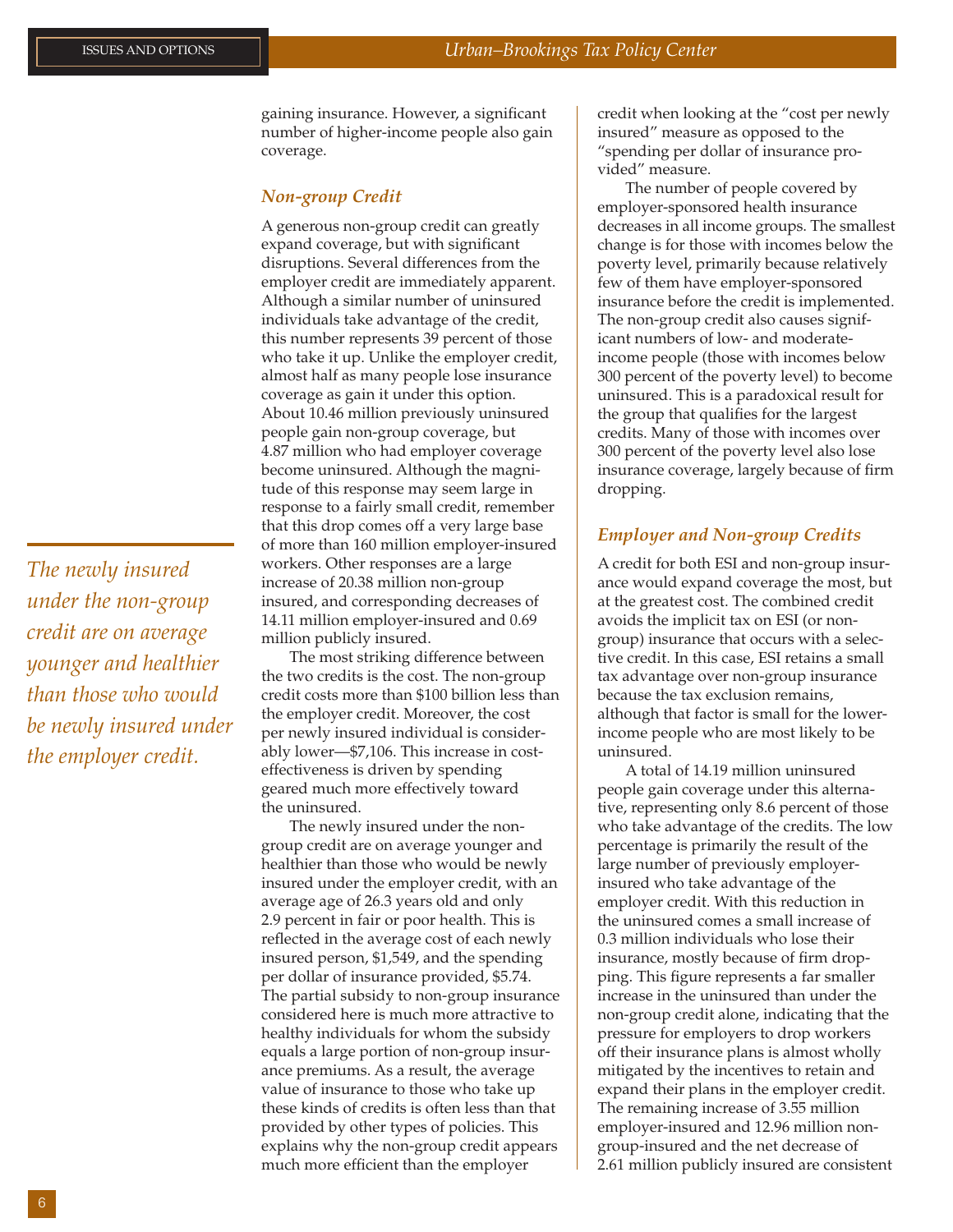with the changes induced by the selective credits.

The annual cost to the federal government of this plan is \$155 billion, considerably less than the sum of the costs of the employer and non-group credits taken separately. With more than 14 million people gaining insurance coverage, this implies a cost of \$11,186 per person for each newly insured individual. This figure is close to the mean of the figures for the employer and non-group credits. Similarly, the spending per dollar of insurance value— \$6.50—lies between the values for the two separate credits.

The distribution of subsidy dollars, however, closely resembles that of the employer credit. This is because of the much larger takeup of the employer credit than the non-group credit and, to a lesser extent, the higher average health spending of those who take advantage of the employer credit.

The number of employer-insured increases somewhat at all income levels, but especially in the lower-income categories. The number of uninsured at all income levels also decreases significantly. The reductions are also the largest at lower income levels.

#### **Conclusion**

The government provides over \$140 billion a year in tax subsidies for employmentbased health insurance. Consequently, almost two-thirds of Americans under age 65 are insured through an employer (Americans age 65 and over are primarily covered by Medicare). However, there are significant gaps in coverage, especially among small firms and low-income workers. Current tax subsidies are poorly suited to addressing those gaps because they favor higher-income workers and large firms that face the lowest insurance costs.

Proposals have been made to provide tax credits or deductions for the purchase of insurance outside work. Those proposals could improve equity between people who are and aren't currently covered by ESI, but they threaten to cause many middle-income people to lose insurance coverage and could even reduce the number of people with insurance under plausible assumptions.

In short, there is no magic bullet to expand health insurance coverage with minimal disruptions and low cost to the Treasury. The president's plan is relatively frugal, but would cause millions of workers to lose their employment-based health insurance. It might not even reduce the number of people without insurance. The generous credit for non-group health insurance would allow many more people to acquire insurance than under the president's plan, but would also cause more people to lose coverage, and the budget cost would be much greater. The other options minimize disruption, but would vastly increase the deficit.

#### **Notes**

This brief is an abbreviated version of "Tax Credits for Health Insurance," Tax Policy Center Discussion Paper No. 19, June 2005.

- 1. For more information, see Leonard E. Burman, Cori E. Uccello, Laura Wheaton, and Deborah Kobes, "Tax Incentives for Health Insurance" (Washington, DC: The Urban Institute, 2003), Tax Policy Center Discussion Paper No. 12.
- 2. This assumes that the credits would be available for use at the time the individual must pay premiums for health insurance, rather than after the end of the year at tax filing time. At least in theory, this is feasible. President Bush has proposed credits that would be transferable to insurers who sell qualifying insurance at a discount that reflects the credit amount. In principle, a similar mechanism could allow employers to pay all or a portion of premiums on behalf of qualifying employees using transferable credits. In practice, such a mechanism is likely to be very difficult to implement effectively.
- 3. Compared with the president's proposal, this option provides subsidies to people with much higher incomes. Households with incomes up to \$92,550 would qualify for at least a partial credit toward their family health insurance premiums.

#### **About the Authors**



**Leonard E. Burman** is a senior fellow at the Urban Institute, codirector of the Tax Policy Center, and a visiting professor at Georgetown University.



**Jonathan Gruber** is a professor of economics at MIT and a research associate at the National Bureau of Economic Research.